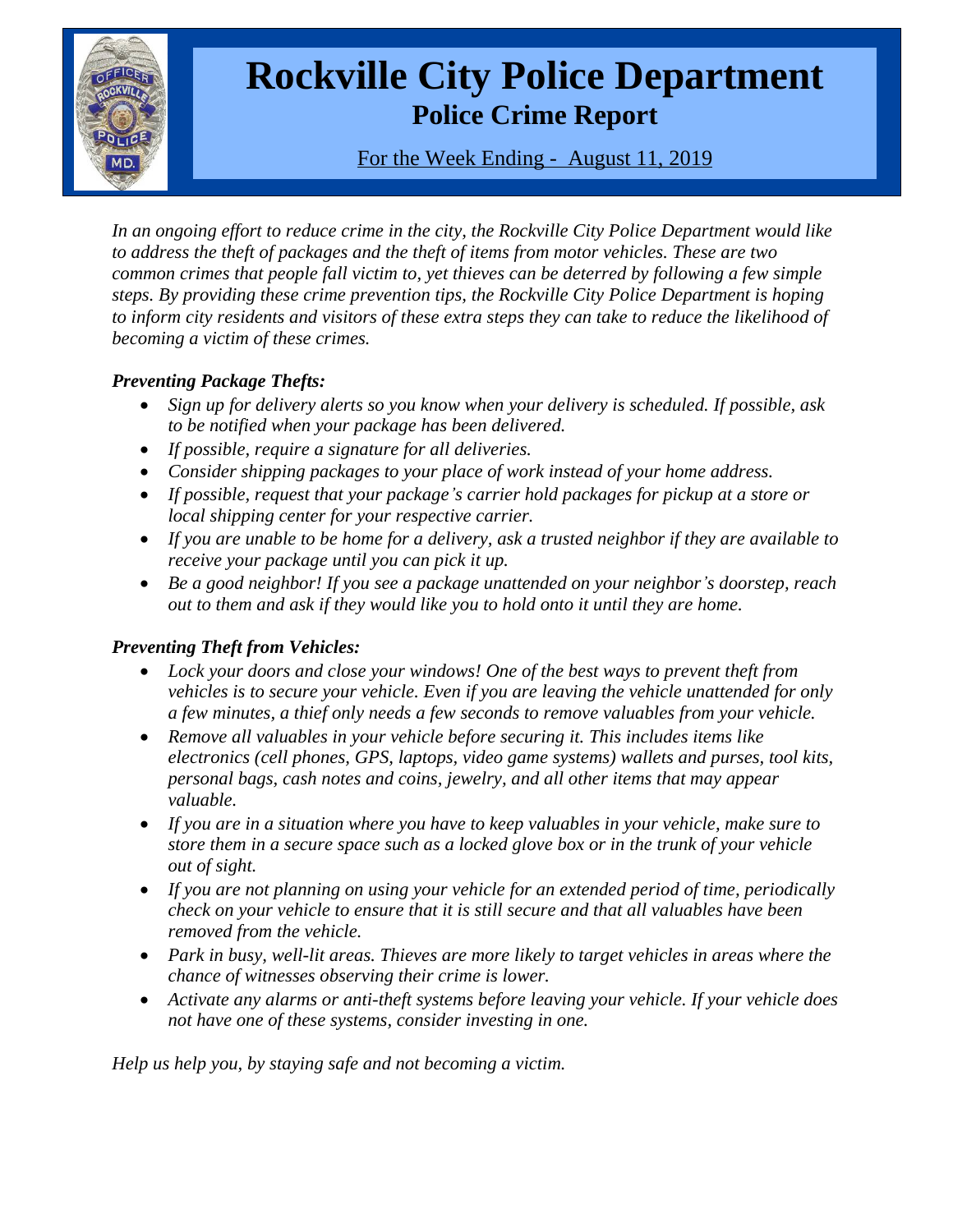A weekly Crime Report of serious incidents is provided by the Rockville City Police Department to serve as an overview of incidents occurring within the City Limits of Rockville. Please note this summary does not reflect every reported incident that has occurred. Also, the words "arrested" and "charged" do not imply guilt.

#### **A R R E S T S**

On 7/29/19, a male, age 25, was arrested for driving under the influence following an incident that occurred at the intersection of Grandin Avenue and Grandin Circle.

On 8/2/19, a male, age 22, was arrested for indecent exposure following an incident that occurred in the Unit block of Helen Heneghan Way.

On 8/4/19, a male, age 44, was arrested for shoplifting following an incident that occurred in the 1800 block of Rockville Pike.

On 8/2/19, a male, age 19, was arrested for driving under the influence following an incident that occurred in the Unit block of Maryland Avenue.

On 8/3/19, a male, age 39, was arrested for driving under the influence following an incident that occurred at the intersection of Veirs Mill Road and Broadwood Drive.

On 8/2/19, a male, age 32, was arrested for public intoxication and disorderly conduct following an incident that occurred in the 100 block of Gibbs Street.

On 8/2/19, a male, age 30, was arrested for assaulting a law enforcement officer and disorderly conduct following an incident that occurred in the 700 block of Rockville Pike.

On 8/6/19, a male, age 20, was arrested for violating a trespass order following an incident that occurred in the 800 block of Rockville Pike.

On 8/6/19, a female, age 35, was arrested following a second-degree aggravated assault following an incident that occurred in the 200 block of North Adams Street.

#### **I N C I D E N T S**

200 block of North Washington Street, the complainant reports that an unknown subject removed an unattended wallet from the building on 7/31/19.

700 block of Hungerford Drive, the complainant reports that an unknown subject removed checks and cash notes from an unattended envelope between 1:00 p.m. and 2:24 p.m. on 8/1/19.

2000 block of Veirs Mill Road, the complainant reports that an unknown subject removed a dog from a business without paying at 2:00 p.m. on 8/3/19. *The suspect is described as:*

**B/M – Last Seen Wearing: Tan Adidas shoes with white stripes, black pants with gold zippers, gold shirt with a red circle emblem, gold sunglasses, and a tan baseball cap**